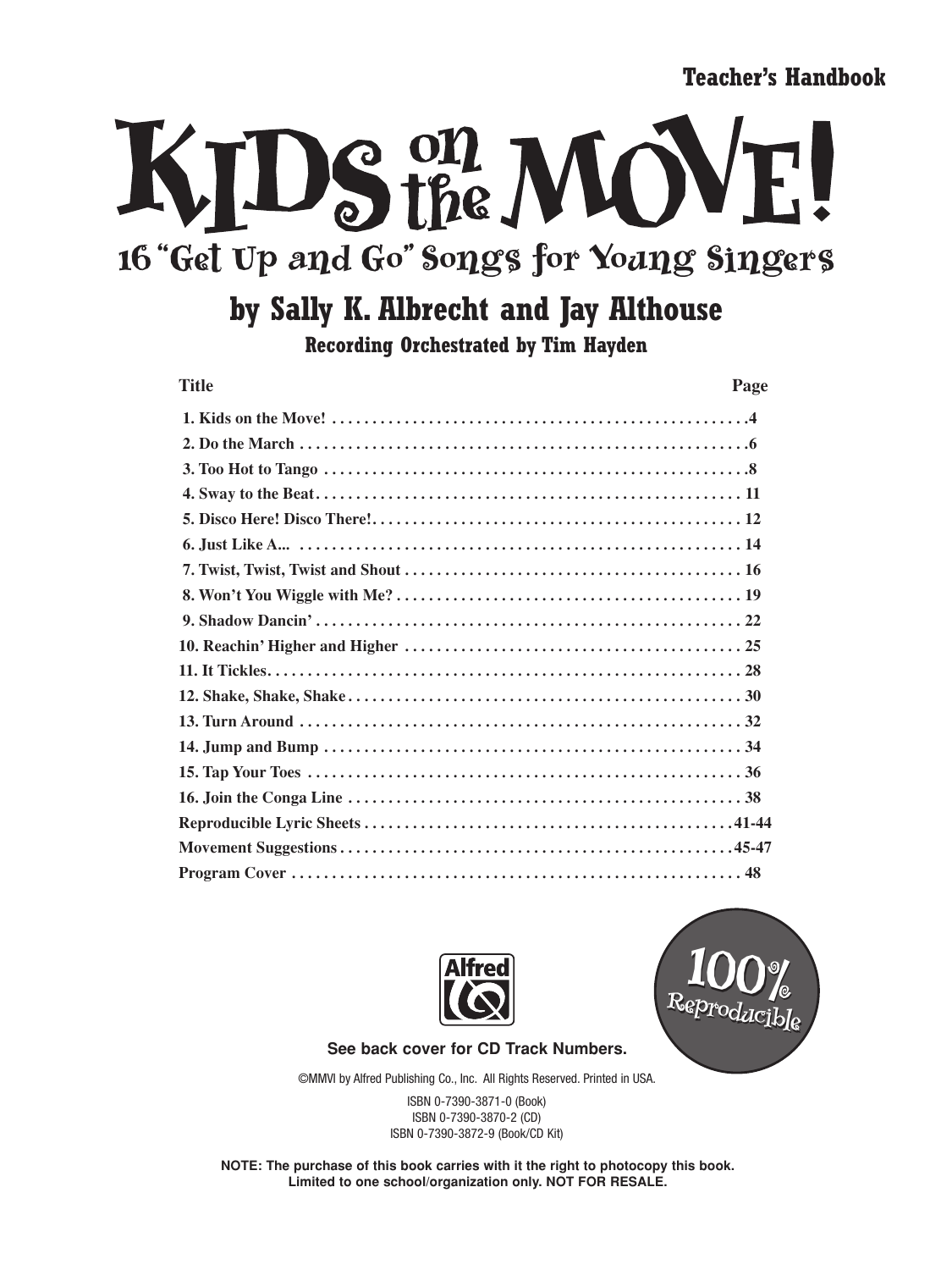## **1. KIDS ON THE MOVE!**







23929